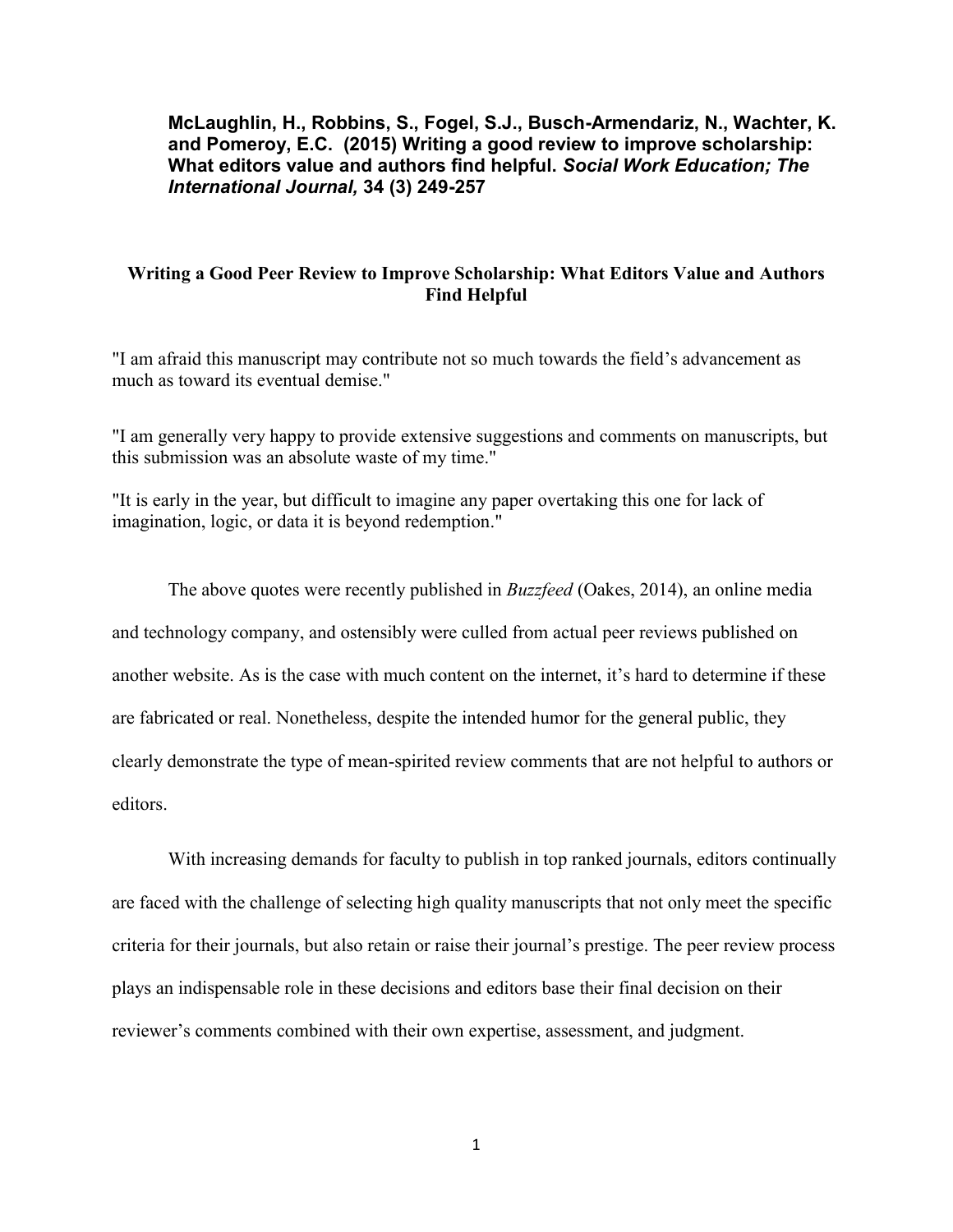In a 2009 large-scale international peer review survey of over 4,000 authors and reviewers, the study found that most respondents valued the peer review process and deemed it to be essential, and almost all researchers believed that the peer review process improved the quality of their papers. The vast majority of reviewers enjoyed not only reading other scholars' works, but also appreciated the ability to help authors improve their manuscripts. Notably, they also saw this as an important role as a member of the academic community and were committed to conducting reviews in the future. However, they also noted that in order to improve the peer review process, the training of new reviewers was needed (Mulligan, Hall, & Raphael, 2013).

Although most journals provide specific guidelines for reviewers, in general, there is little or no mentorship when faculty are selected to conduct peer reviews. Although some may be fortunate to learn from colleagues or mentors, it is not uncommon for new reviewers to simply learn on their own by conducting reviews. By and large, there are some fairly standard criteria that most editors look for in a review, and you will see some of these common themes reflected here. However, because there is variation across journals in focus and scope, I have invited the editors (or immediate past editors) of *Social Work Education: The International Journal, Social Work, Families in Society: The Journal of Contemporary Social Services, Affilia: The Journal of Women and Social Work, and Social Work: The Journal of the National Association of Social Workers* to join me in this collaborative editorial*.* 

\*\*\*\*\*

Sondra J. Fogel, Ph.D. LCSW Editor-in-Chief, *Families in Society: The Journal of Contemporary Social Services*

Editors of academic publications that use a peer-review process depend on their reviewers to provide quality assessments of submitted manuscripts so that they can provide final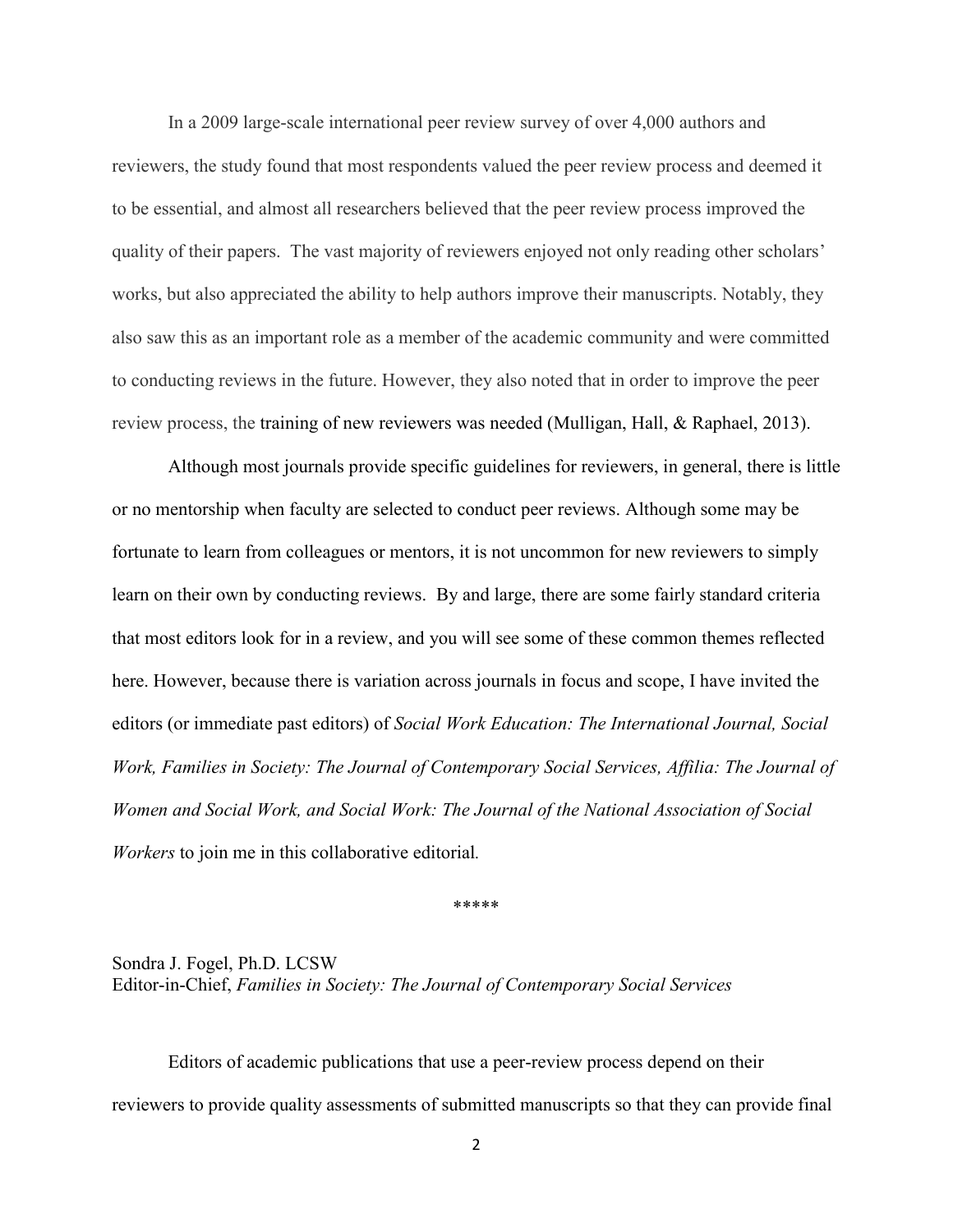dispositions that are as informed, fair, and justifiable as possible. Indeed, the key players in peerreviewed journals—authors, reviewers, and editors—agree that participatory scholarship is key to co-creating a body of literature that positively impacts the development of social work and allied disciplines. This process expects reviewers (who, most often, volunteer their time) to critique the submitted work against established research standards and on criteria determined important to the journal. Reviewers are also typically offered an opportunity to expand on their analysis with detailed comments that provide guidance for improving the submission.

While this seems like a very straightforward process, not all reviews that are provided to the Editor are as helpful to the disposition process as the reviewer would like to believe. And, as many reviewers know because they also submit material for publication consideration, not all reviews provide sufficient guidance or justification for revisions requested or the comments received. This too can make the decision process for the Editor excruciating. Therefore, in order to help reviewers provide their best work for the Editor and manuscript authors, the following key points will be highlighted for potential new reviewers (and existing reviewers) of *Family in Society*.

Of course, it is important to who the audience is for the journal. The readership of *Families in Society* includes academic scholars and researchers in a variety of fields, administrators, practitioners, and students in social work and human services. Then, it is critically important for reviewers to know about the journal and the organization that sponsors the journal. Founded as *The Family* in 1920 by social casework pioneer Mary Richmond, *Families in Society* is the most enduring scholarly social work journal. The mission of the journal is to advance translational research and critical analysis on a broad array of issues related to all areas of practice, including consideration of the various bio-psycho-social, economic, and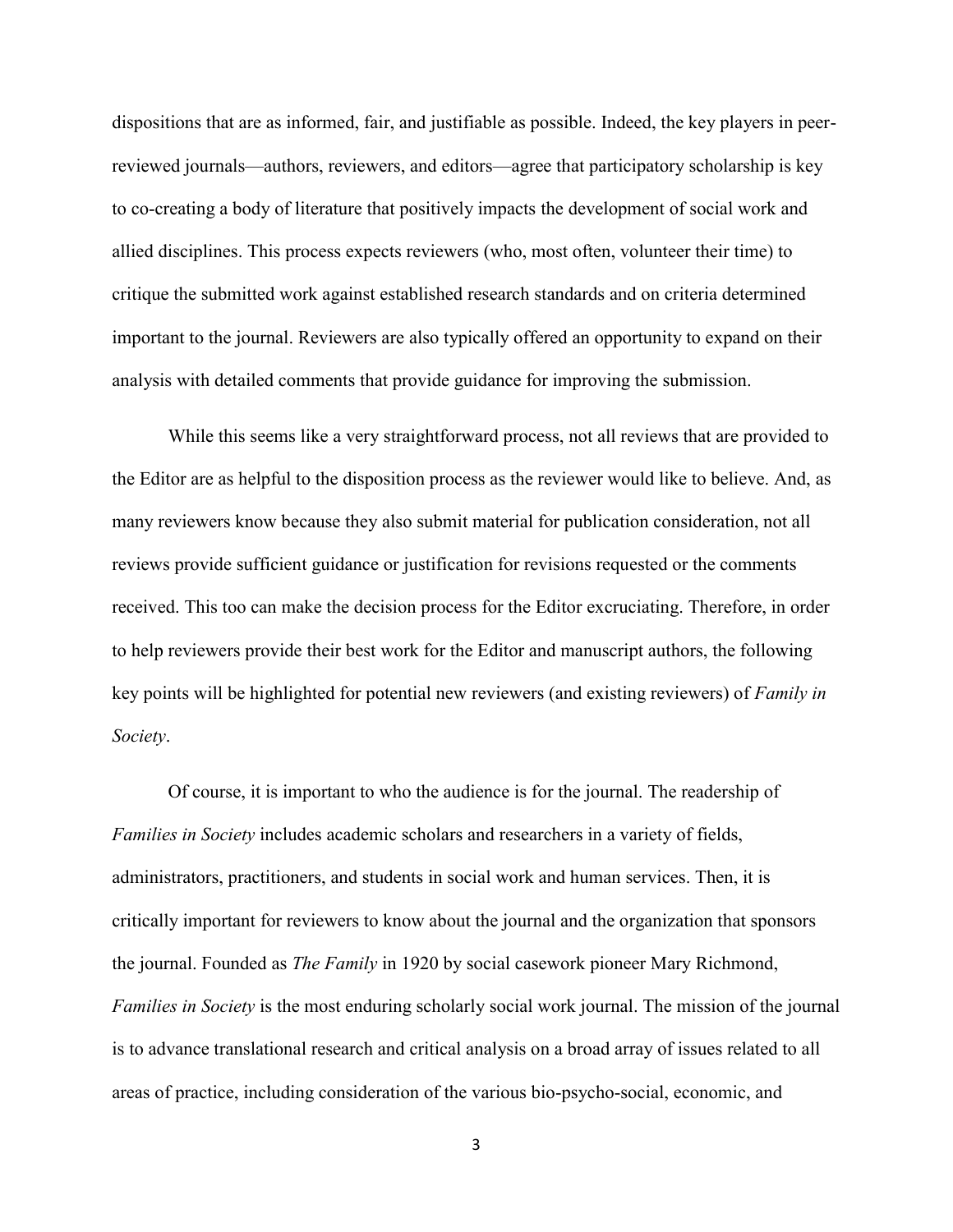cultural factors that affect functioning and well-being. That said, this journal accepts submissions on a broad range of interdisciplinary topics related to research, policy, theory, direct-practice issues, and relevant international works.

*Families in Society* does this because it is sponsored by the Alliance for Strong Families and Communities. Established in 1911, the Alliance is one of America's earliest national charity organizations. Currently, there are nearly 500 association members, a collection of private, nonprofit social service agencies and community centers in the United States and Canada. Because of this history and affiliation, the reviewer must be able to judge if the manuscript makes a significant contribution to the implications for practice.

This implies, therefore, that the reviewer must be knowledgeable with the content area, including recent developments; research methods and standards; innovations in treatments methods or interventions if available; and the significant literature that supports the work. A helpful review comes from those who are comfortable with their expertise in the manuscript area. Specificity of guidance, collegial tone of response, and applicability to the criteria rating form are also very important. While sometimes reviewers are asked to provide commentary on manuscripts that stretch their scholarly knowledge (for example—on advanced statistical procedures), alerting the Editor that a specific section or area of the manuscript, is outside one's expertize is important. This can be done in a confidential way and is always appreciated.

Providing comprehensive comments for the Editor, which are shared with the authors, is very useful. In fact, there are several other tangible steps reviewers can take to ensure that they are providing actionable feedback: (a) organize the review by the manuscript's section headings and specify where suggested changes are needed, (b) give specific examples of the strengths as well as the weaknesses of the manuscript when providing constructive criticism, (c) suggest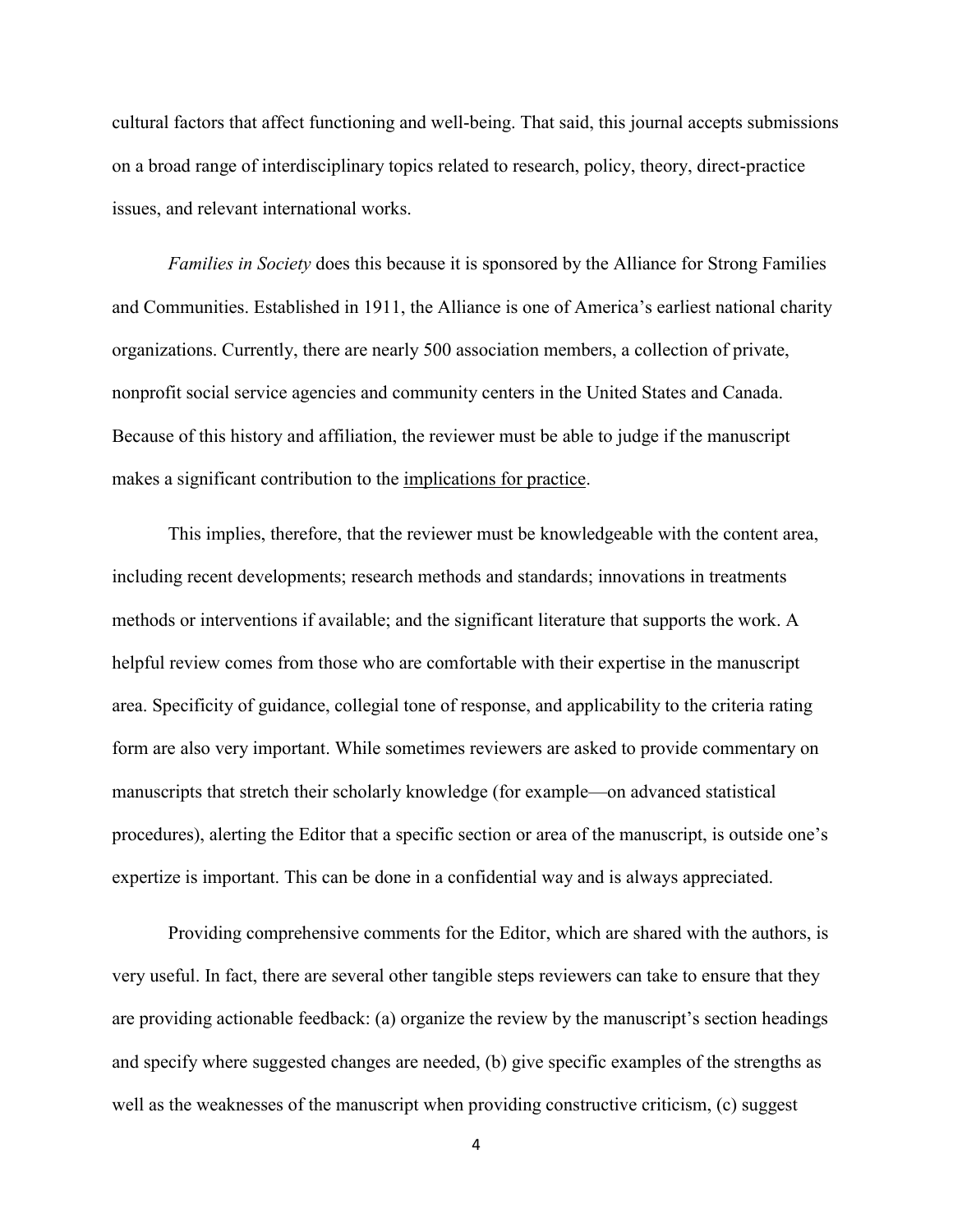additional literature sources to the authors that might inform and/or enhance their manuscript with full APA details, (d) focus on whether or not the manuscript can contribute to improving and advancing practice, policy, and/or theory, and (e) value everyone's time and decline to review if other pressing commitments could interfere with quality and timeliness or request an alternate deadline from the journal team.

Good reviewers, like authors of good manuscripts, dedicate time and effort in order to ensure quality work. This dedication and a commitment to excellence likewise reflect some of the central tenets of our profession—respect, empowerment, and collaboration. We hope this challenge appeals to you and that these values mirror your own.

\*\*\*\*\*

Noël Busch-Armendariz, PhD, LMSW, MPA, Editor-in-Chief & Karin Wachter, MEd, Editorial Assistant for Publications

*Affilia: The Journal of Women and Social Work* 

 $\overline{\phantom{a}}$ 

In 1986, the founding editors created *Affilia: Journal of Women and Social Work* as a dedicated space for feminist women's voices, underrepresented in mainstream social work journals, and the topical and methodological challenges that these marginalized voices raised for the field and the discipline. Today, *AFFILIA* is a living record of feminist social work. We seek exceptional scholarship—ground-breaking, thought-provoking works that challenge taken-forgranted knowledges, raise new questions, generate innovative theories and methodologies, reflect feminist social work's global diversity, and illuminate alternative pathways for social work theory, research, practice, and teaching.<sup>1</sup>

<sup>&</sup>lt;sup>1</sup> In 2014, *About AFFILIA* was written by a small group of current editorial board members and was ratified by the board to replace our mission statement. It current appears on our website and is used in promotional materials.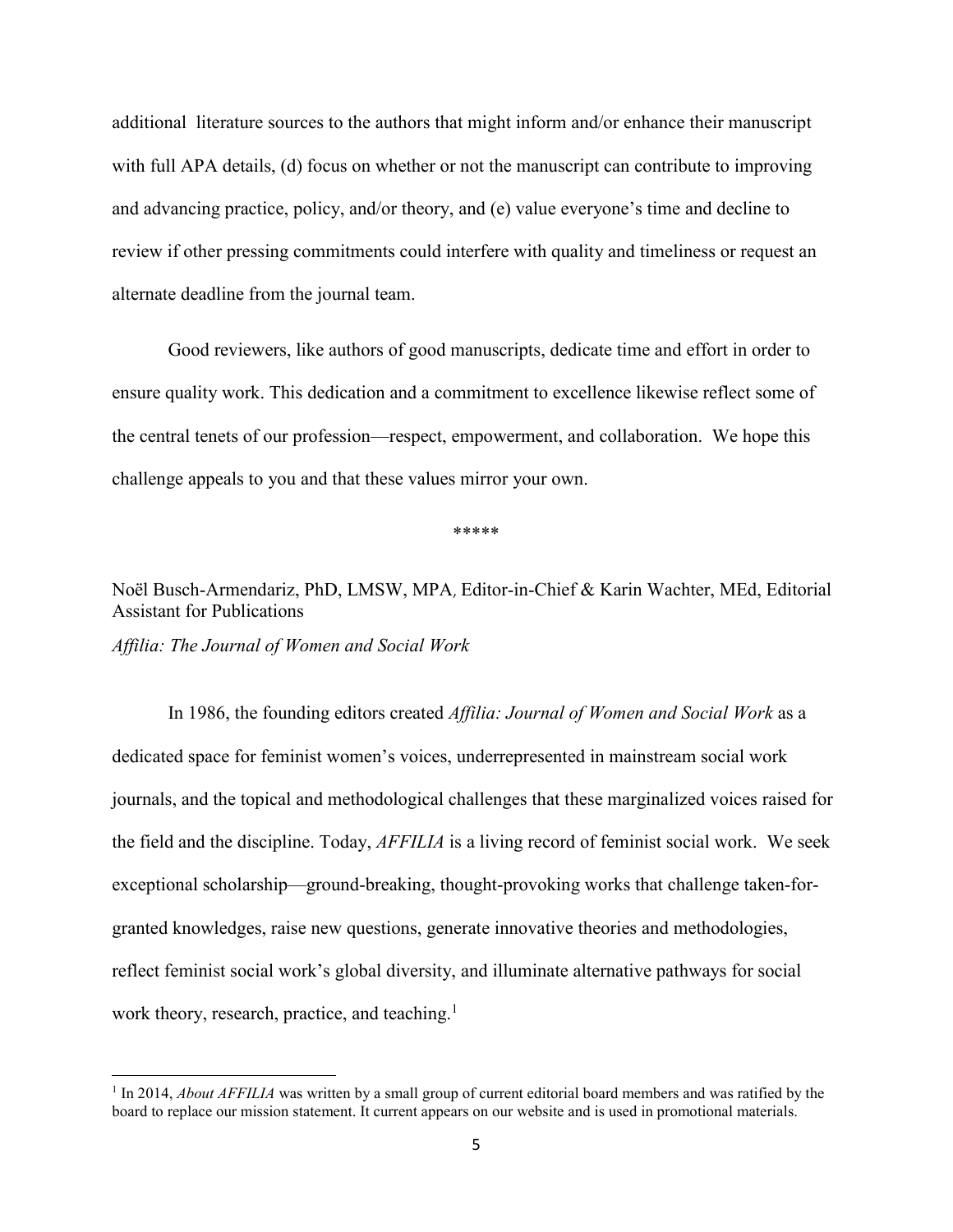We accept a broad range of feminist social work scholarship through a variety of mediums in four issues per year. Our articles include empirical qualitative, quantitative, and mixed methods research and substantive conceptual pieces. *AFFILIA* also publishes four peer reviewed columns (On Practice, Women Creating Change, Past and Present, and On the Bias), book reviews, and poetry. These works are managed editors or co-editors and maintain our feminist values.

Our commitment as feminist journal is to both process and outcome; we aim for high quality reviews through a helpful learning process and approach the peer review process based on feminist principles recognizing that the relationship between authors and reviewers, although anonymous, can be quite intimate. The review process involves multiple perspectives and feedback from editorial or consulting board members, guest reviewers, and the editorial leadership team.

A good review is systematic. To help in this process, we spent a considerable amount of time developing a guideline for our reviewers ensure consistency and thoroughness and communicate our expectations. In turn, we have also developed a process for authors to respond to reviewers' comments to facilitate the anonymous communication between author and review while acknowledging the intimacy of that discussion.

Year after year we see that the articles that are theoretically strong receive the most citations and therefore a good review encourages authors to develop their theoretical orientation.

A good review is strong in its methodological critique. Methodology and methods are often where beginning authors, in particular, need the most guidance. It follows, then, that a good review also comments on the weightiness of the research effort. A good review also insists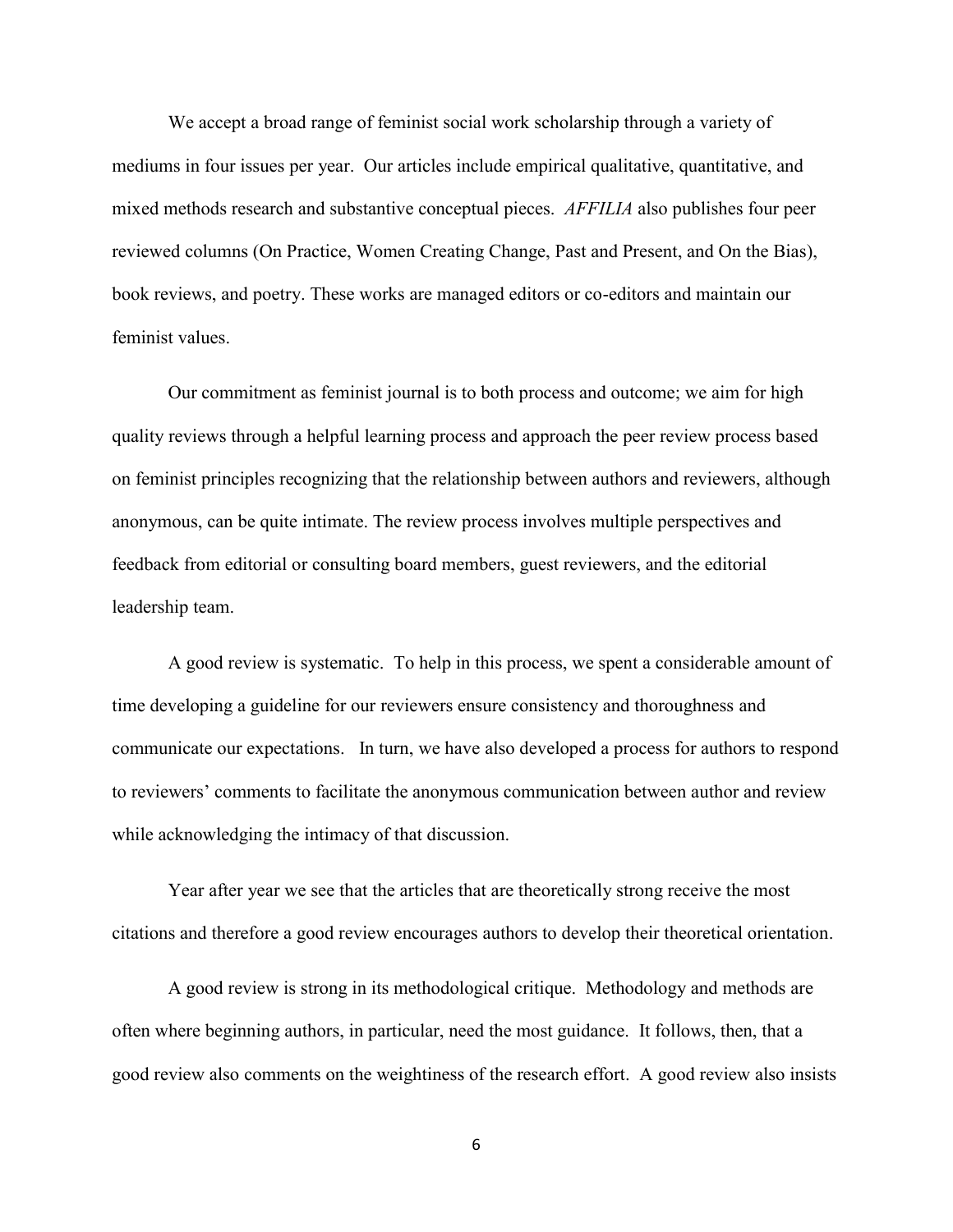on an intersectional and multicultural perspectives and analyses. This involves encouraging authors to be reflexive and to inform their readers of their positionality. Social work's legacy is a liberatory and a good review encourages the authors to speak with authority, take a strong positions, use her or his voice and expand her or his vision.

Finally, we recognize that a 'good review' also builds the reputation of the journal. Although reviewers are anonymous, the journals we review for are not. Thus it is important that reviewers are thoughtful, collegial, and respectful because reviews will do much to enhance authors' assessment of the journal and increase the likelihood of future contributions. Often we fail to communicate our positive reactions and consider that a good review praises as well as critiques.

Finally, a good review is returned on time. In good social work practice, check it off your To Do List! Reviewers owe it to the authors, the editor, the journal and themselves.

\*\*\*\*\*

Hugh McLaughlin PhD, Editor–in-Chief *Social Work Education: The International Journal*

Peer reviewers are critical to the success of any academic peer reviewed journal. Peer reviewers are responsible for holding the line about what is acceptable for publication in the journal and for supporting authors to improve their papers to the journal's accepted standard. In identifying reviewers, the editors in *Social Work Education: The International; Journal,* look for a Board member and another reviewer whose area of expertise is aligned with the article under consideration. If one of the reviewers is new to the process a third reviewer will be asked to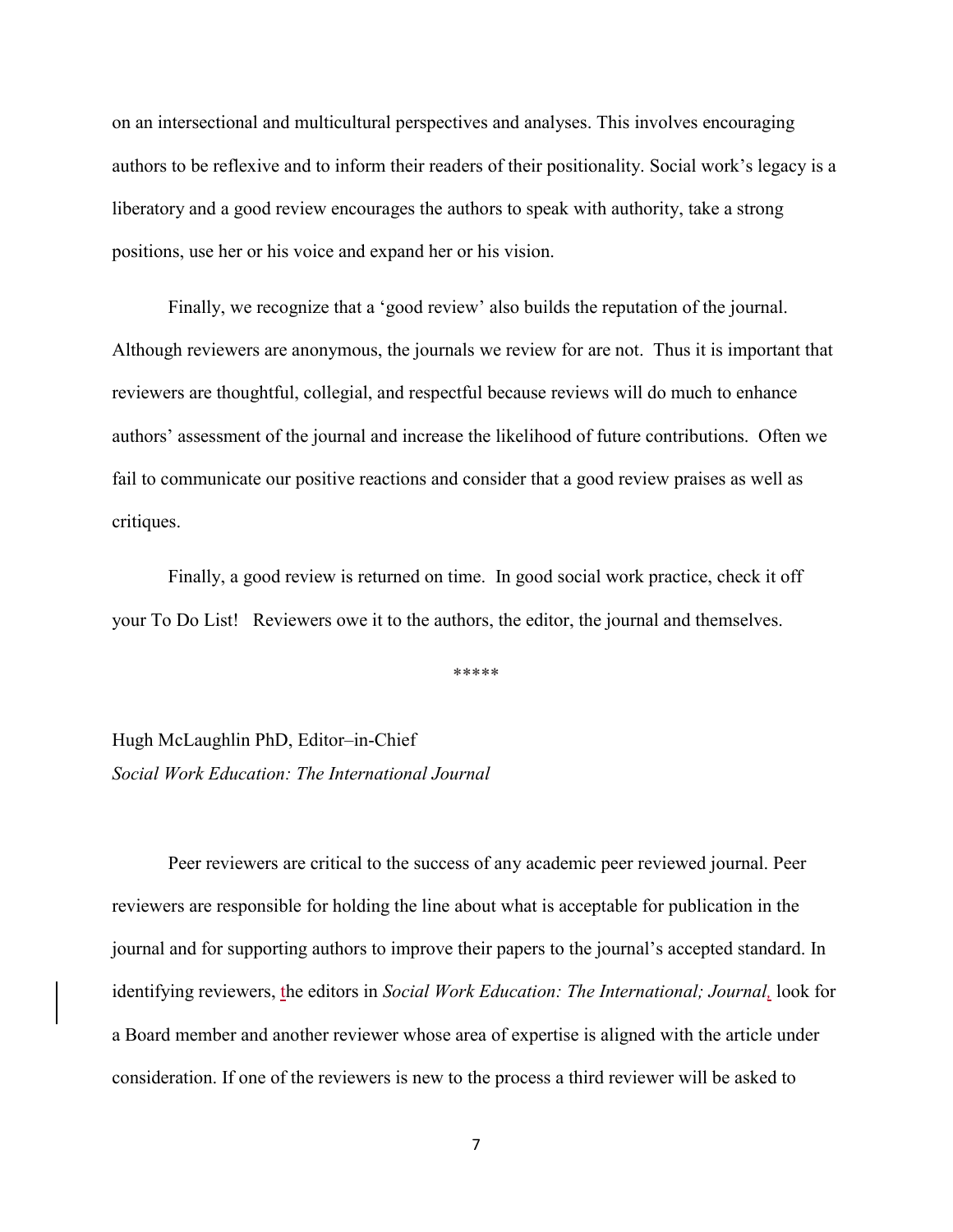assess the paper. It is also important, if asked to review, that you consider if you have the time, or subject knowledge, to undertake the review and, if the answer is no, then to refuse the request to review. Editors and authors prefer timely responses to requests to review even if the assessment is negative.

If the two reviewers arrive at the same assessment this is helpful for editors, but it also not unusual to have two very different evaluations e.g. one assessor considers the article requires only 'minor revisions' whilst the other assessor considers it to be a 'reject'. In these cases the editor, or a third reviewer, will assess the manuscript. *Social Work Education: The International Journal* asks reviewers to judge articles as; publishable, publishable with minor or major revisions, a rejection and resubmit or reject.

In order to do this they are asked to consider the paper in line with the reviewer's questions on Scholar One covering; 'overview', 'methodology' and 'structure and content' and a commentary on the article which will go to the authors and the editor. The overview consists of seven questions covering issues such as does the "subject matter fall within the scope of the journal?" Does it, "make a significant and original contribution to knowledge?" The methodology section for empirical articles contains six questions including asking reviewers to assess whether the "methodology is appropriate to address the research question and the aims and objectives of the research?" "Have ethical considerations been clearly addressed?" and importantly; "are the interpretations and conclusions sound and justified?" The third section focuses on structure and presentation and includes questions about whether the paper is well organised with a clear introduction and conclusions, "Is the paper free of discriminatory language or assumptions?" "Is any article content relating to a particular country appropriately contextualized for an international audience?" and is the article within the journal's 6,000 word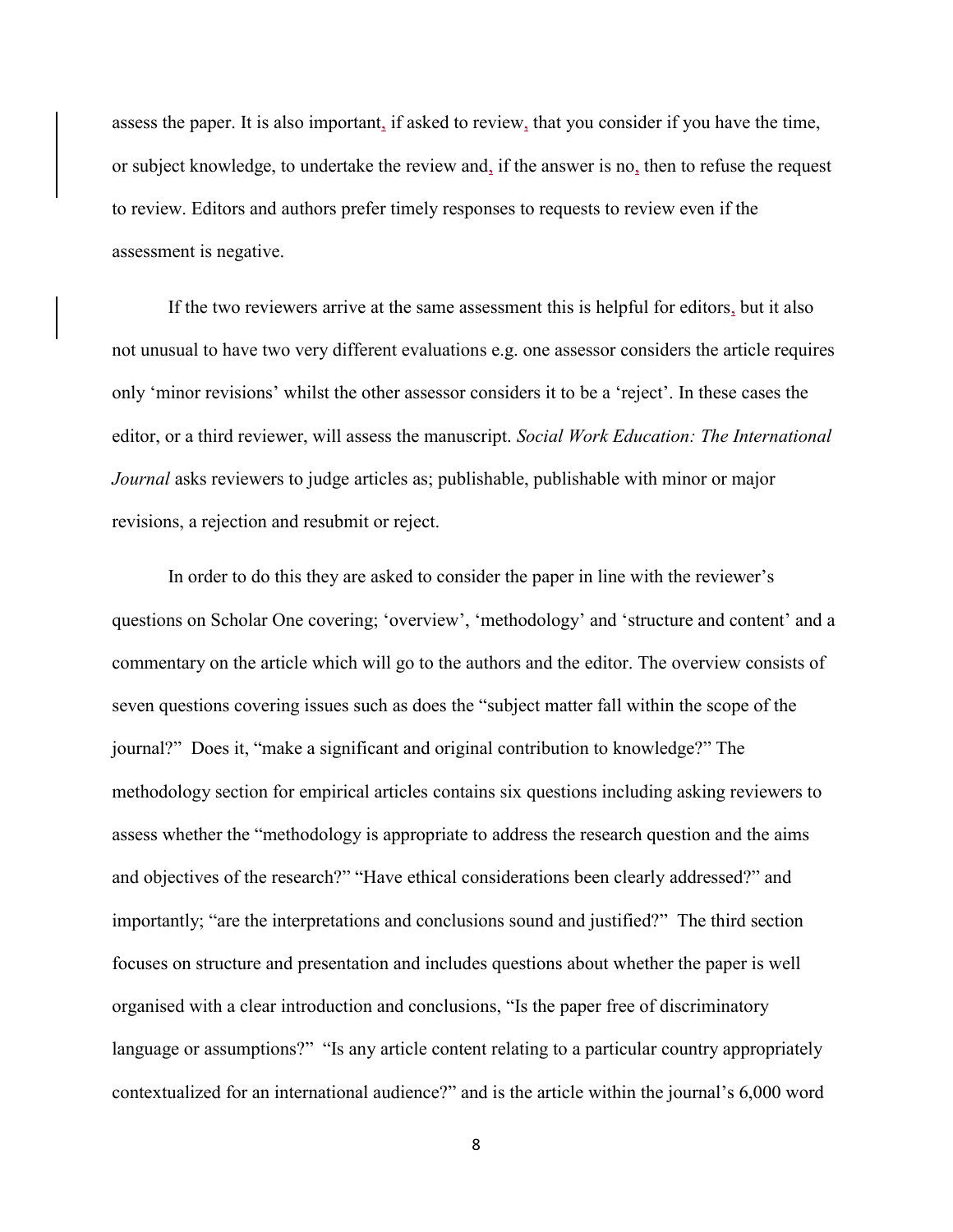limit. These questions are used to help direct reviewers to important issues before completing their review of the articles.

In completing their review commentary we ask reviewers to be mindful of the dictum, 'Do unto others as you would wish them to do unto you'. This is to ask reviewers to consider how others have structured their feedback to help them improve their manuscripts. A helpful review is one that begins with (a) an overview of the article identifying its strengths, structure, contribution to new knowledge and suitability of topic for the journal. This is often best compiled at the end of the review when the rest of the review has been completed. The reviewer should then (b) identify constructive criticisms section-by-section or page-by-page. It is helpful to be as specific as possible both in terms of the comments concerning the content and identifying the lines were possible (e.g. P3 Lines 35-40). Very general comments are often unhelpful to authors making it difficult for them to be addressed. Reviewers may (c) suggest alternative literature for consideration that may enhance the manuscript and should (d) also be aware of whether the journal has recently published articles on the same theme, which should be included, if not already done so. A common problem for *Social Work Education: The International Journal* is the international dimension and (d) reviewers need to consider whether the author(s) have provided sufficient detail for readers to understand and benefit from the article. The reviewers should also (e) consider issues of grammar and spelling throughout the article again by being very specific were these occur. This can either be completed as a separate section at the end of their review or as part of the ongoing commentary. The individual reviewer's comments are shared blind, between the reviewers, and many reviewers have commented how helpful this has been in helping them become a more effective reviewer and contributed to improving their own manuscripts.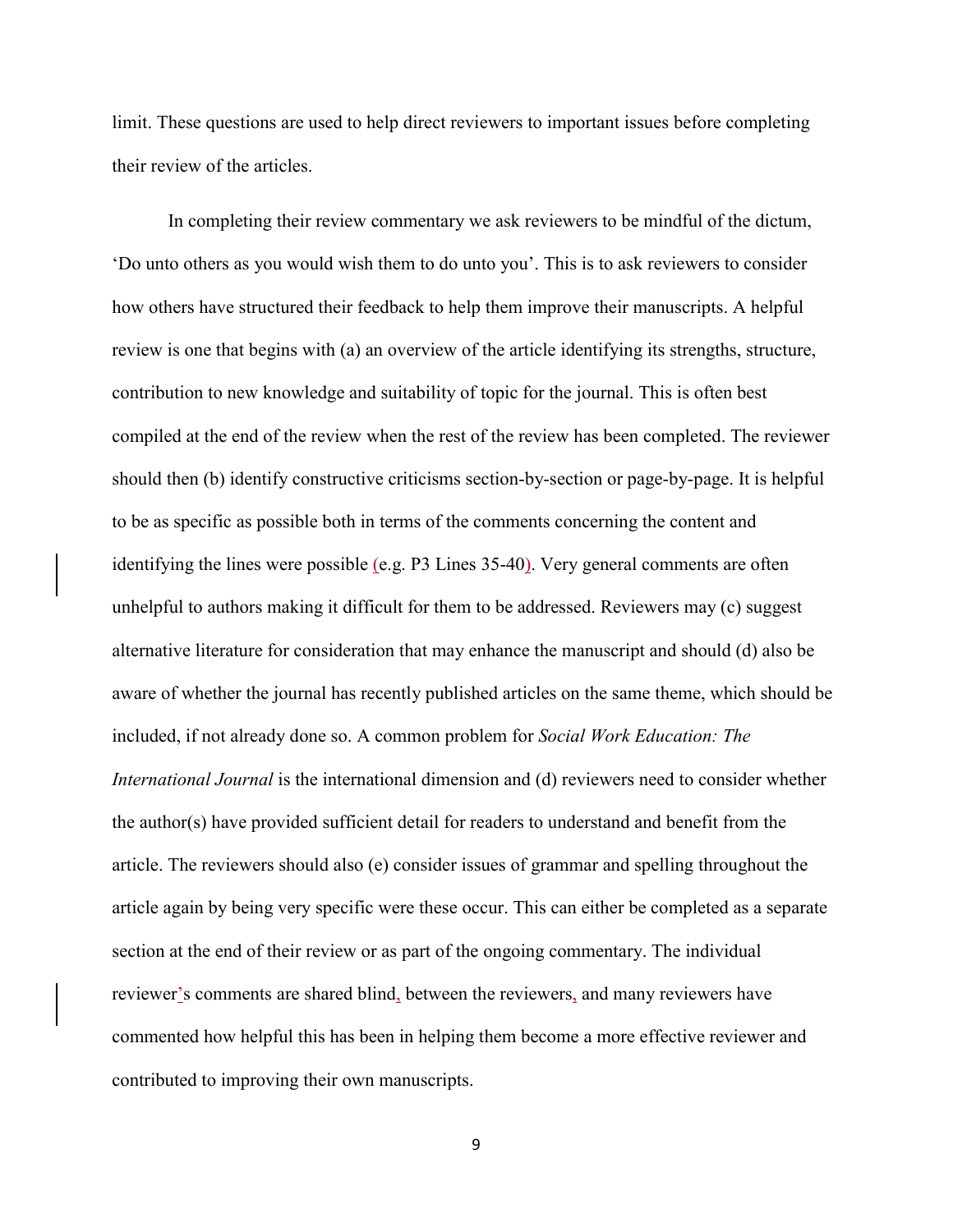The journal allows reviewers to make comments to the editors that are confidential. Whilst these comments can be helpful where reviewers are uncertain over particular issues or assessments, they are not a substitute for providing honest critical feedback to the author. Reviewers are finally asked, where appropriate, to indicate whether they would be willing to assess a resubmission.

Many reviewers are also authors whilst most authors have also been reviewers. Reviewing is a skill that benefits both the author and the reviewer and is critical for the reputation of the journal.

\*\*\*\*\*

## Elizabeth C. Pomeroy, PhD, LCSW Past Editor-in-Chief, *Social Work: The Journal of the National Association of Social Workers*

As past Editor-in-Chief of *Social Work*, I have read a plethora of peer reviews for scholarly manuscripts that were submitted for publication. The peer review process is an invaluable component of evaluating a manuscript's merit for adding new knowledge to the field. The goal of the peer review process is to provide authors with an objective critical analysis of their writing and work so that the best manuscripts are disseminated to the professional world of scholars and practitioners. Due to the large volume of manuscript submissions, the acceptance rate for *Social Work* is fairly low which makes the work of peer reviewers an extremely important part of the process.

Peer reviewers must meet certain criteria in order to be considered for the position. They must have a record of scholarly publication and be NASW members. They must also be able to review manuscripts in a timely manner and show sound, independent judgment in critiquing others' work. Peer reviewers are matched by area of expertise to manuscripts under review. For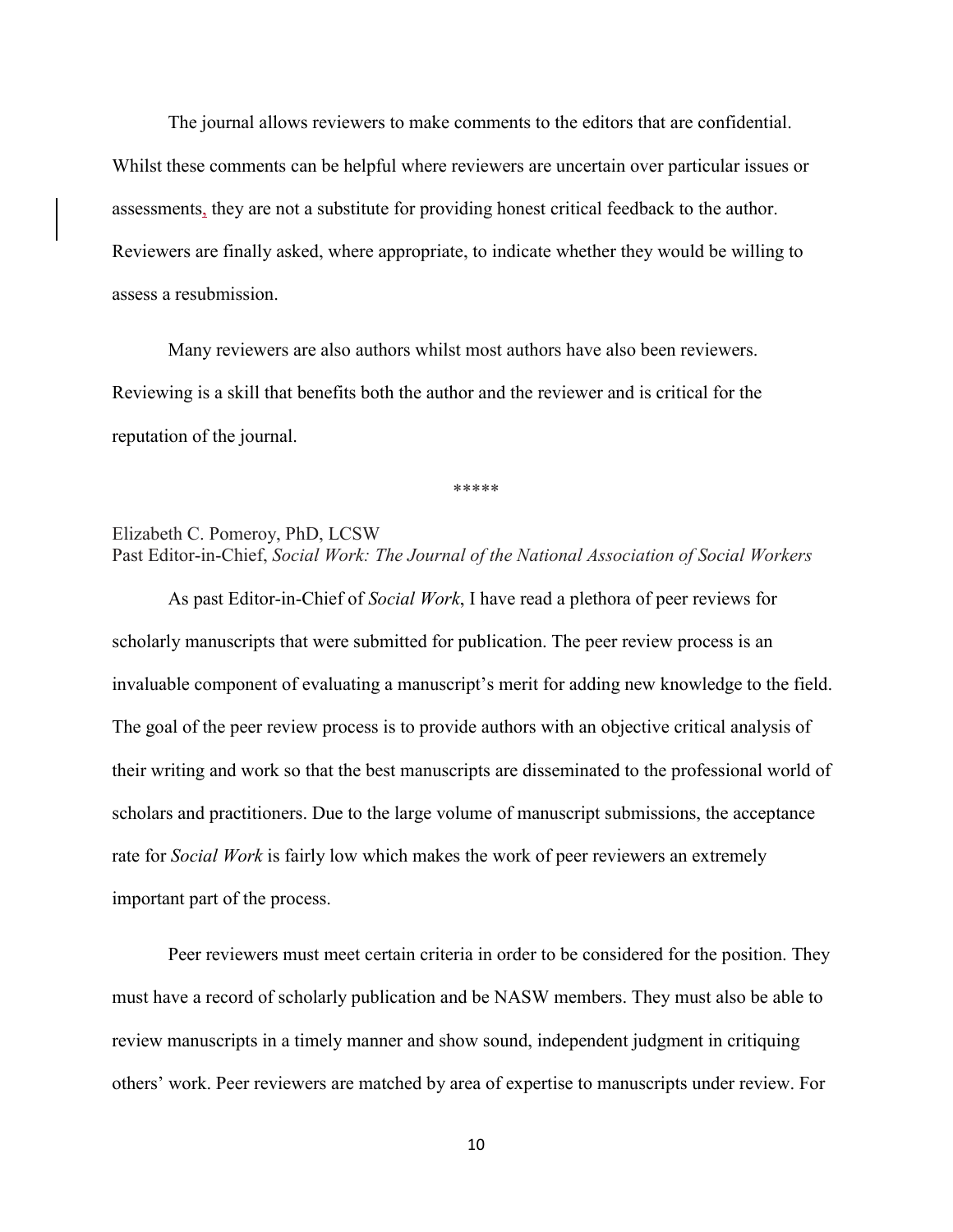example, a peer reviewer who is an expert in substance use would be asked to review a manuscript pertaining to this specialized field of social work. In sum, peer reviewers are the bedrock of success for any scholarly journal. Without good reviewers, the journal would be unable to meet its goals of contributing to the knowledge base of social work.

A good peer review provides the author with a clear and comprehensive analysis of the manuscript. It specifically addresses both the strengths and the limitations of the content and the writing. Vague or sweeping generalizations such as "the study had some interesting findings but not enough to warrant publication" with no further specifics are not helpful to the author or the editor. Peer reviews that address each section of the manuscript and that suggest specific modifications to the writing as well as more substantive improvements to the content can provide clear direction for enhancements to the manuscript. Often, excellent studies or conceptual manuscripts can be greatly improved when the author is able to specifically address some of the concerns raised by the peer reviewers. Additionally, good peer reviewers may ultimately recommend rejecting the manuscript for publication but have provided the author with enough information to know whether the manuscript is salvageable or not.

Some of the best peer reviews contain references to articles that may be useful to the author during the revision process. The additional information can add substance to a study that may have conceptual limitations or that is lacking in implications for social work. Peer reviewers who are aware of the existing gaps in the literature are able to assist authors by pointing out the limitations of the existing research and how their manuscript may be a necessary addition to the knowledge base of a particular field.

Finally, a good review is timely. Peer reviewers are volunteers from the professional community and it takes time to carefully analyze a manuscript and write a review. Good peer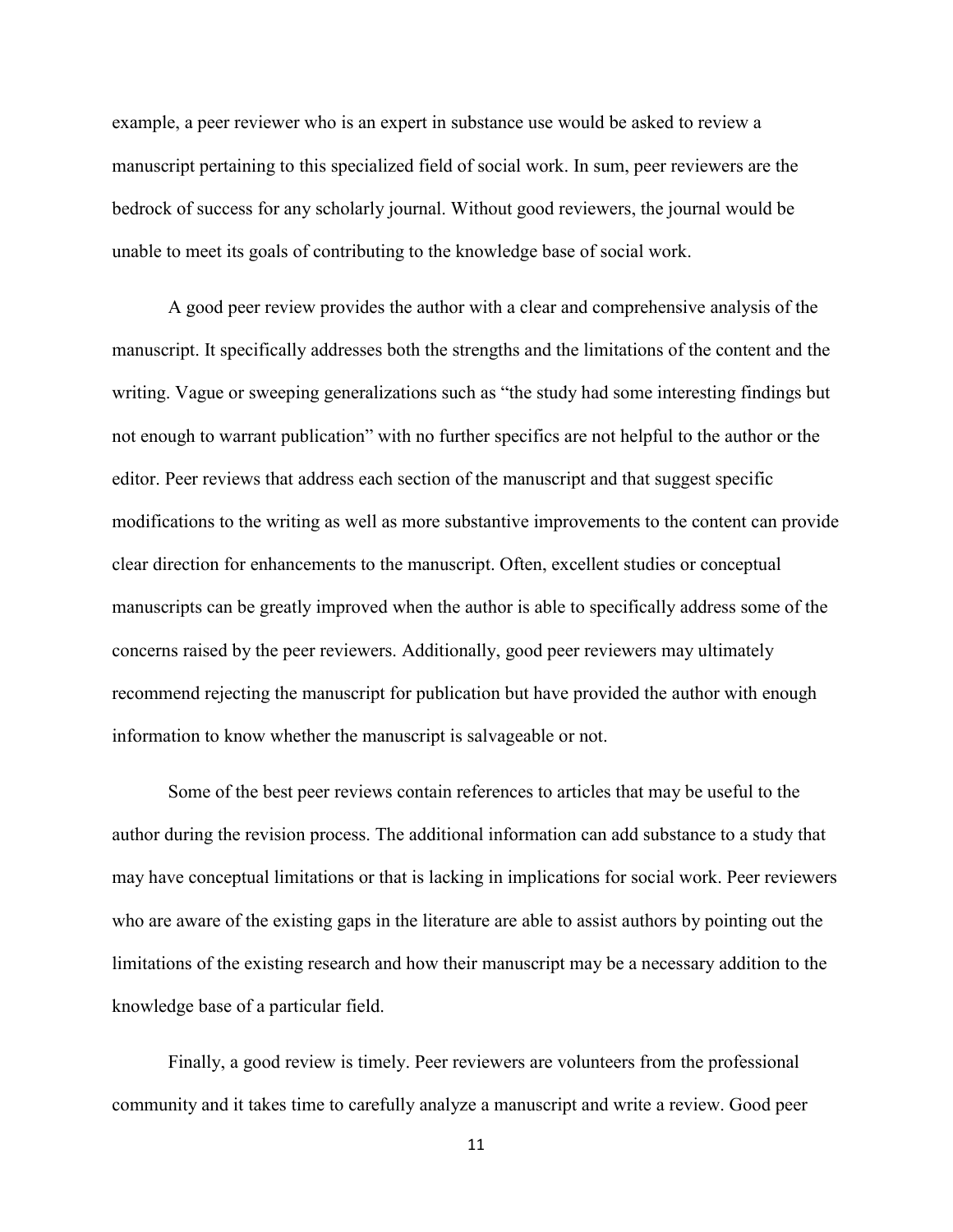reviewers get manuscripts read and critiqued within a month of receiving them. It is unfair to authors who may be under pressure to publish or perish for the review process to take an unusually long period of time. On the other hand, the production of a journal is a large undertaking with many busy professionals involved and, therefore, it is incumbent upon the individual reviewer, rather than journal staff, to get a manuscript reviewed in a timely manner. Both authors and good reviewers are respectful of deadlines and understand the importance of giving and receiving feedback in a courteous, thoughtful manner.

In conclusion, good peer reviews can be extremely beneficial to the overall quality of a manuscript. Authors should carefully analyze the recommendations of the peer reviewers. Not all recommendations need to be accepted by the author; however, a clear explanation for rejecting the feedback should accompany any revision that is resubmitted for examination. By doing so, the author will prevent any misunderstandings between the reviewers and manuscript writers. As an author, reviewer and editor, I have the utmost respect for the peer review process and view it as a very positive system for introducing current knowledge to the field.

\*\*\*\*\*

As noted above, there are a number of overlapping themes that are central to any good review. These include, but are not limited to, a clear understanding of the focus of the journal, timely submission of the review, well balanced and comprehensive feedback that is presented in a respectful and civil manner; constructive criticism that gives clear guidance on how to improve the manuscript: originality and contribution to the existing literature: suggestions for additional literature that the author(s) may have missed, and an in-depth review of the adequacy of the methodology and conceptual/theoretical framework used, as relevant. It's important to keep in mind that reviews have essentially two distinct functions: 1) to help the editor make a decision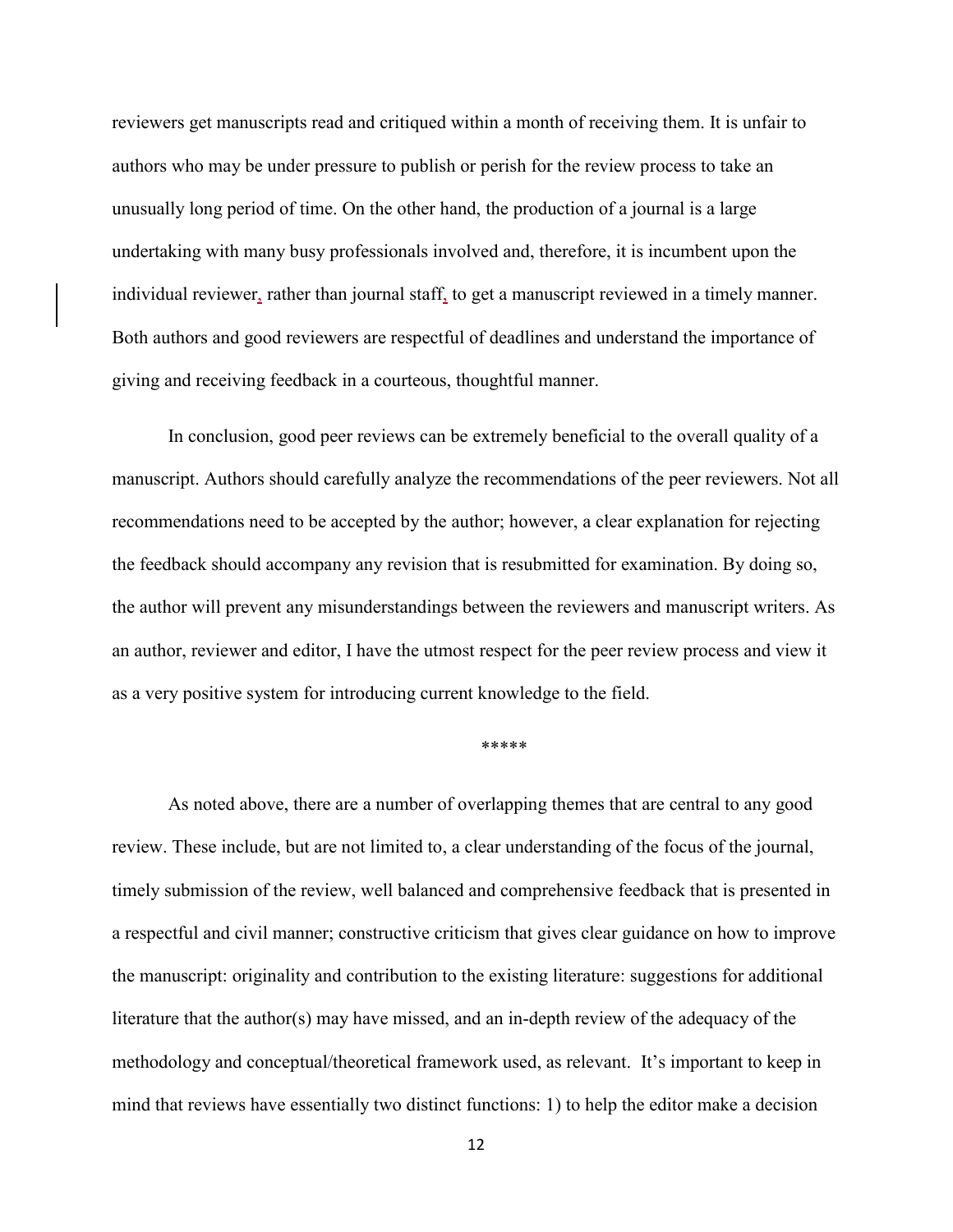about the manuscript; and 2) to provide sufficient feedback that will help the author improve the paper.

I would add to this several other considerations that are somewhat specific to the Journal of Social Work Education (JSWE). Reviewers must be members of CSWE and have, at a minimum, a solid beginning record of peer reviewed publications in order to review manuscripts for the journal. We publish several categories of manuscripts, including full length, general papers that can be empirical, conceptual, theory based, or systematic reviews, as well as shorter Teaching Notes, Field Notes, and Research Notes. It's important for reviewers to understand the requirements for each of these categories and review the paper strictly in accordance with the guidelines for each. A good review is developmental in nature and it is therefore essential that you provide very concrete suggestions for needed revisions. That said, it is equally important for the reviewer to not interject her or his positive or negative biases (either explicit or implicit) into the review. Reviews should also be clear about the major issues that must be addressed, in contrast to suggestions that are helpful, but not essential.

In my experience, reviewers use a variety of styles in their reviews. Some provide a summary of the article prior to their review comments. Others use the review form that we provide, and yet others simply delve straight into their review. Any of these styles is acceptable as long as the review comments are thorough, thoughtful, and address both the strengths and necessary areas for improvement. Some reviewers give very extensive feedback on typos, grammatical errors, and reference errors, while other simply note that there are a number of errors and suggest that the authors carefully address this in their revisions. I imagine that authors appreciate extensive feedback of this sort but, as an editor, I am most concerned with an assessment of the overall quality of the article and, most importantly, whether or not it makes a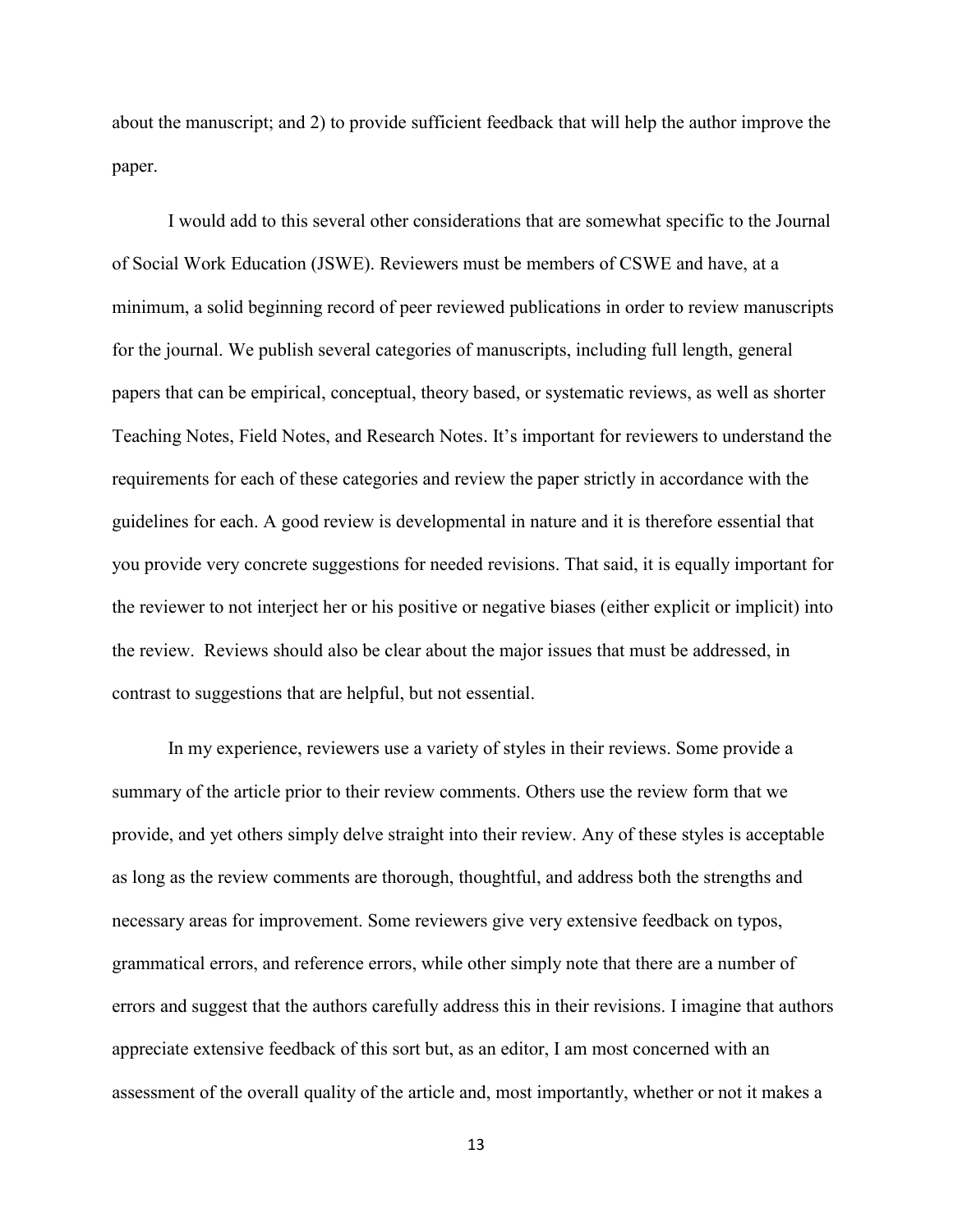significant contribution to our knowledge base. That said, a poorly written paper is one that is not likely to get a positive review.

Most journals, including JSWE, allow for confidential comments to the editor in which reviewers can give an honest opinion about the merits of the paper. It is extremely important to include all substantive comments in the review itself, rather than only including them in the comments for the editor. That said, confidential comments should be congruous with the review itself. Finally, it is important to not place the recommendation in the body of the review. It is not uncommon for reviewers to disagree about the merits of a paper, and the final decision made by the editor may not concur with a specific reviewer's recommendations. Typically, editors will strip recommendations from the review prior to sending it to the author and this simply creates more work for the editor. Finally, it is extremely uncommon for most manuscripts to be accepted without any required changes. In the rare instance that a manuscript is of such high quality that all reviewers recommend acceptance, it is equally important to provide substantive feedback to the authors that address the strengths of the paper. One and two sentence reviews are neither helpful nor valued by the editor or author.

If you are interested in becoming a reviewer for any of these journals, please contact the journal directly through their respective websites.

## References

Mulligan, A., Hall, L., & Raphael, E. (2013**).** Peer review in a changing world: An international study measuring the attitudes of researchers. *Journal of the American Society for Information Science and Technology, 64* (1), 132–161.